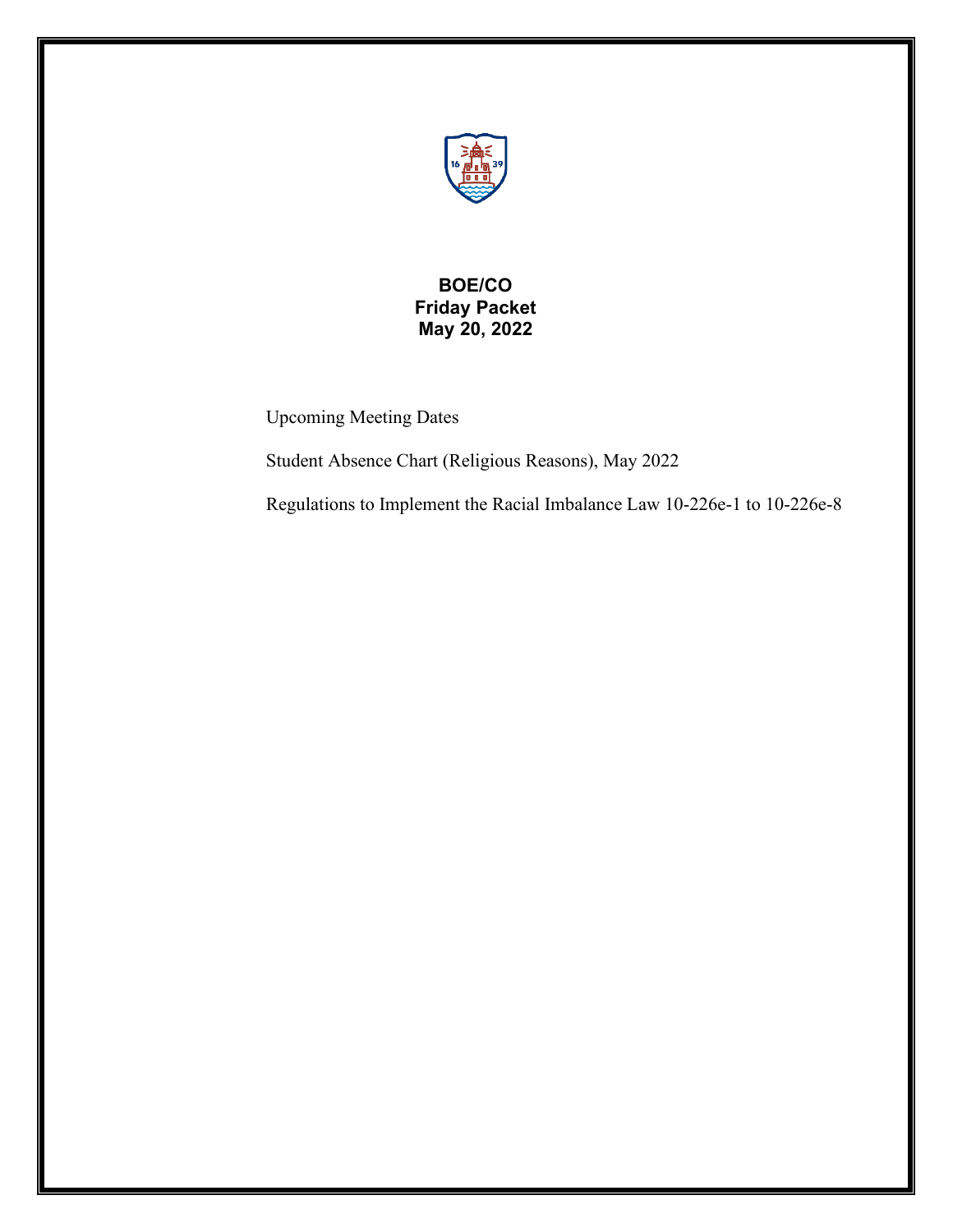

Upcoming Board of Education Meeting Dates **2022**

| <b>May 24</b> | 6:00 PM<br><b>7:00 PM</b> | Musician/Athlete Recognition<br>Superintendent/CABE Awards<br>Roger Ludlowe Middle School Auditorium<br>689 Unquowa Road |  |
|---------------|---------------------------|--------------------------------------------------------------------------------------------------------------------------|--|
| <b>May 25</b> | <b>7:00 PM</b>            | <b>Special Meeting</b><br><b>CO Board Room</b><br>501 Kings Hwy East                                                     |  |
| June 1        | 3:30 PM                   | <b>Finance and Budget Committee Meeting</b><br><b>Superintendent Conference Room</b><br>501 Kings Hwy East               |  |
| June 7        | 5:00 PM                   | <b>Policy Committee Meeting</b><br><b>Superintendent Conference Room</b><br>501 Kings Hwy East                           |  |
| June 14       | 7:30 PM                   | <b>Regular Meeting</b><br><b>CO Board Room</b><br>501 Kings Hwy East                                                     |  |
| June 15       | 2:30 PM                   | <b>Facilities Committee Meeting</b><br><b>Superintendent Conference Room</b><br>501 Kings Hwy East                       |  |
| June 21       | 5:00 PM                   | <b>Policy Committee Meeting</b><br>Superintendent Conference Room<br>501 Kings Hwy East                                  |  |
| June 28       | 7:30 PM                   | <b>Regular Meeting</b><br><b>CO Board Room</b><br>501 Kings Hwy East                                                     |  |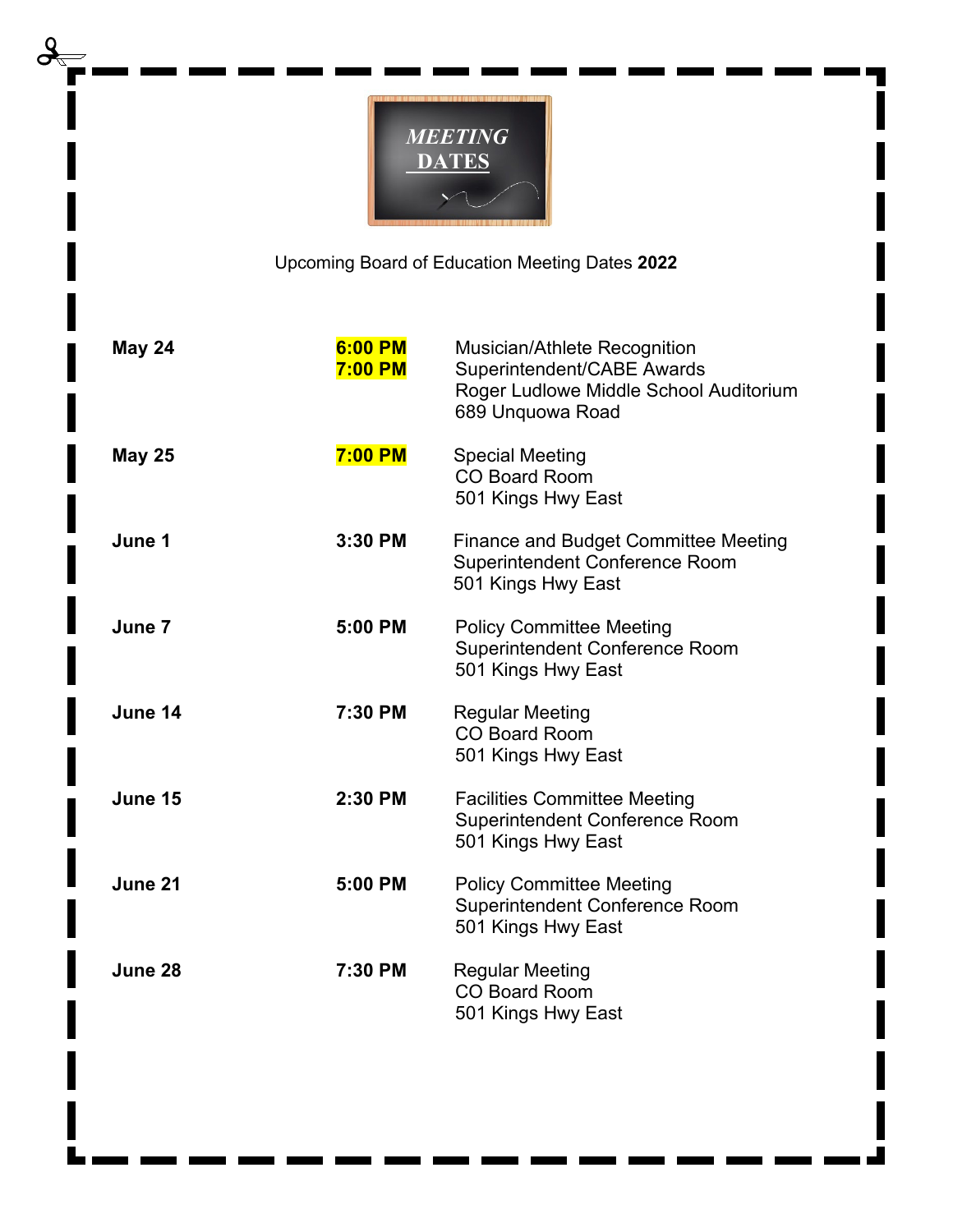| <b>Date</b> | Calendar                       | Count of        | Count of          | Percent           |
|-------------|--------------------------------|-----------------|-------------------|-------------------|
|             |                                | <b>Enrolled</b> | <b>Students</b>   | of                |
|             |                                | <b>Students</b> | <b>Coded as</b>   | <b>Enrolled</b>   |
|             |                                |                 | <b>Excused</b>    | <b>Students</b>   |
|             |                                |                 | from              | Coded as          |
|             |                                |                 | <b>School for</b> | <b>Excused</b>    |
|             |                                |                 | <b>Religious</b>  | from              |
|             |                                |                 | <b>Reasons</b>    | <b>School for</b> |
|             |                                |                 |                   | <b>Religious</b>  |
|             |                                |                 |                   | <b>Reasons</b>    |
|             |                                |                 |                   |                   |
| 05/02/2022  | 21-22 Burr Elementary School   | 338             | 21                | 6.21              |
| 05/02/2022  | 21-22 Dwight Elementary School | 262             | 1                 | 0.38              |
| 05/02/2022  | 21-22 Early Childhood Center   | 135             | $\overline{7}$    | 5.19              |
| 05/02/2022  | 21-22 Fairfield Ludlowe High S | 1,508           | 14                | 0.93              |
| 05/02/2022  | 21-22 Fairfield Warde High Sch | 1,398           | 50                | 3.58              |
| 05/02/2022  | 21-22 Fairfield Woods Middle S | 800             | 15                | 1.88              |
| 05/02/2022  | 21-22 Holland Hill Elementary  | 372             | 21                | 5.65              |
| 05/02/2022  | 21-22 Jennings Elementary Scho | 260             | 5                 | 1.92              |
| 05/02/2022  | 21-22 McKinley Elementary Scho | 441             | 54                | 12.24             |
| 05/02/2022  | 21-22 Mill Hill Elementary Sch | 366             | 4                 | 1.09              |
| 05/02/2022  | 21-22 North Stratfield Element | 413             | 3                 | 0.73              |
| 05/02/2022  | 21-22 Osborn Hill Elementary S | 414             | 3                 | 0.72              |
| 05/02/2022  | 21-22 Riverfield Elementary Sc | 374             | 4                 | 1.07              |
| 05/02/2022  | 21-22 Roger Ludlowe Middle Sch | 803             | $\overline{2}$    | 0.25              |
| 05/02/2022  | 21-22 Roger Sherman Elementary | 400             | 3                 | 0.75              |
| 05/02/2022  | 21-22 Stratfield Elementary Sc | 416             | 5                 | 1.20              |
| 05/02/2022  | 21-22 Tomlinson Middle School  | 612             | 34                | 5.56              |
| 05/03/2022  | 21-22 Burr Elementary School   | 338             | 5                 | 1.48              |
| 05/03/2022  | 21-22 Early Childhood Center   | 135             | $\mathbf{1}$      | 0.74              |
| 05/03/2022  | 21-22 Fairfield Ludlowe High S | 1,508           | 5                 | 0.33              |
| 05/03/2022  | 21-22 Fairfield Warde High Sch | 1,398           | 5                 | 0.36              |
| 05/03/2022  | 21-22 Fairfield Woods Middle S | 798             | 3                 | 0.38              |
| 05/03/2022  | 21-22 Holland Hill Elementary  | 372             | 4                 | 1.08              |
| 05/03/2022  | 21-22 Jennings Elementary Scho | 260             | $\mathbf{1}$      | 0.38              |
| 05/03/2022  | 21-22 McKinley Elementary Scho | 441             | 13                | 2.95              |
| 05/03/2022  | 21-22 Roger Ludlowe Middle Sch | 803             | $\mathbf{1}$      | 0.12              |
| 05/03/2022  | 21-22 Roger Sherman Elementary | 400             | 1                 | 0.25              |
| 05/03/2022  | 21-22 Stratfield Elementary Sc | 416             | $\overline{2}$    | 0.48              |
| 05/03/2022  | 21-22 Tomlinson Middle School  | 612             | 4                 | 0.65              |

Friday Packet, 5/20/2022

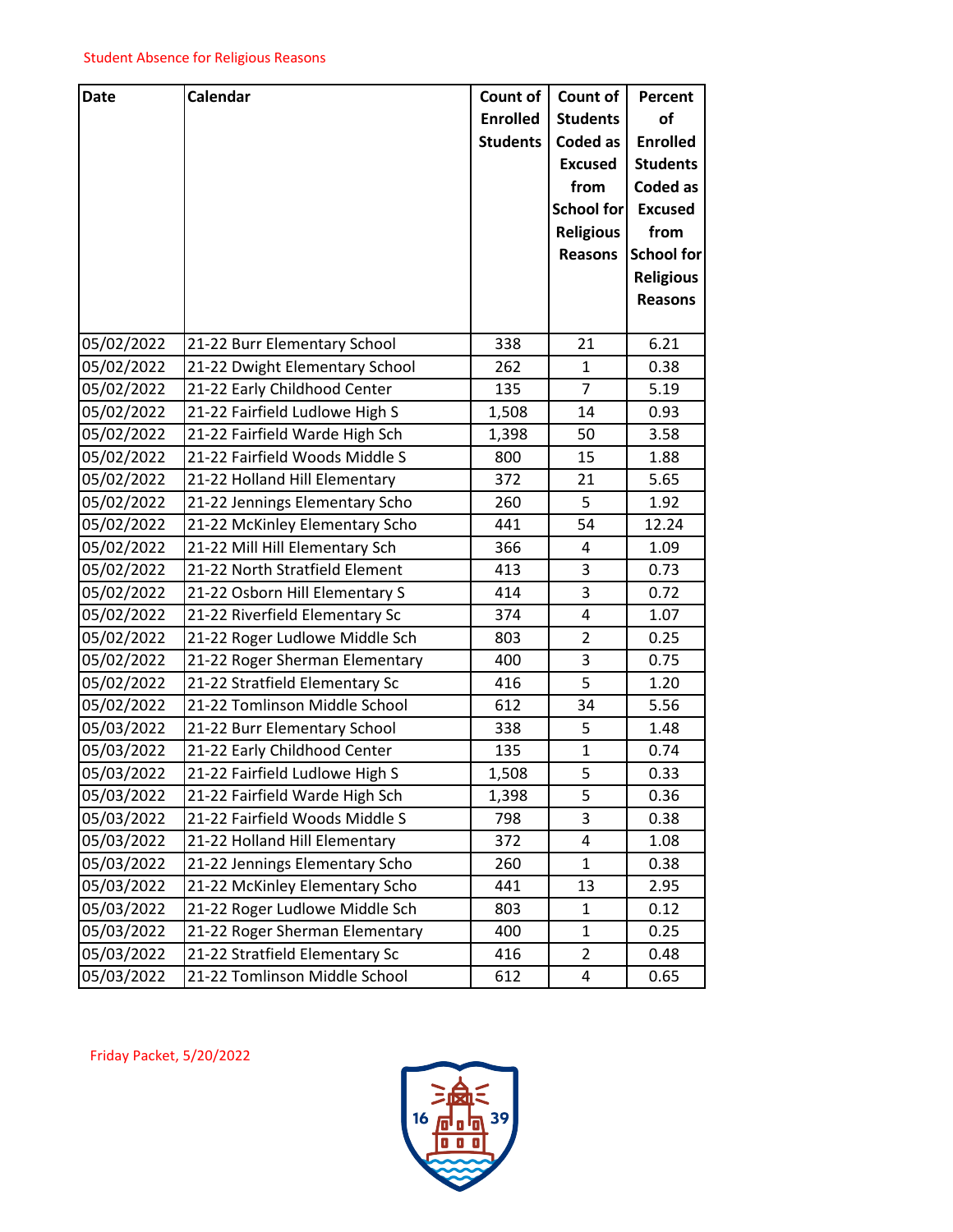# **Regulations to Implement the Racial Imbalance Law**

#### **Sec. 10-226e-1. Definitions**

As used in sections 10-226e-1 to 10-226e-8, inclusive, of the Regulations of Connecticut State Agencies:

(1) "Pupil" means an individual for whom instruction is provided in a public elementary and secondary school under the jurisdiction of a local or regional board of education.

(2) "School" means any public elementary or secondary school under the jurisdiction of a local or regional board of education, excluding a unique school.

(3) "Board of education" means the board of education of a local or regional school district.

(4) "Grade" means that portion of a school program which represents the work of one regular school term, identified either as kindergarten, grade one, grade two, etc., or in an ungraded school program, identified on the basis of educational need.

(5) "School district" means a school system under the jurisdiction of a local or regional board of education.

(6) "Jurisdiction" means the authority granted local and regional boards of education by statute to exercise control and supervision of pupils, schools and school districts.

(7) "Plan" means that document submitted by a board of education in compliance with Section 10-226c of the Connecticut General Statutes.

(8) "Racial minorities" means those groups listed under subsection (b) of Section 10-226a of the Connecticut General Statutes.

(9) "Diverse school" means a school, within a school district having a minority school population of fifty percent or more; which school has a minority population of at least twenty-five percent, *but less than seventy five percent.*

(10) "Unique school" means an interdistrict or intradistrict magnet, local or state charter, lighthouse, regional vocational agriculture, regional vocational-technical, alternative, or special education school or other school designated by the Commissioner which offers specialized programs or provides for the voluntary enrollment of students.

(Effective April 1, 1980; amended November 29, 1999)

#### **Sec. 10-226e-2. School reports**

Each board of education shall annually submit, in such manner and at such time as specified by the Commissioner of Education, information on the racial composition of each school by grade, the racial composition of the teaching staff of each school, and the number of pupils in each elementary school who are eligible to receive free or reduced price lunches pursuant to federal law and regulation.

(Effective April 1, 1980; amended November 29, 1999)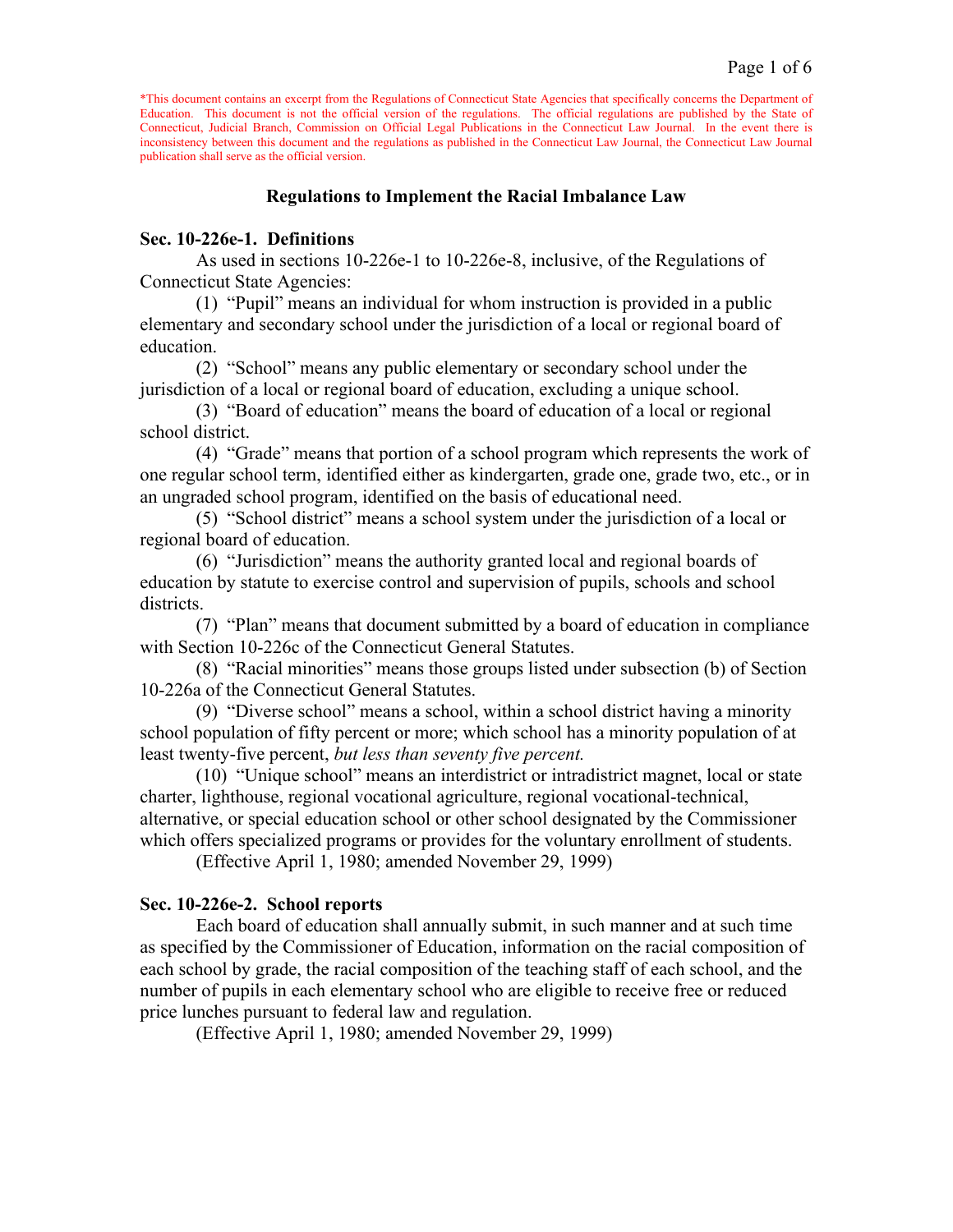#### **Sec. 10-226e-3. Determination of racial imbalance**

(a) Reports submitted pursuant to Section 10-226e-2 of the Regulations of Connecticut State Agencies will be reviewed annually by the State Department of Education. The proportion of pupils of racial minorities in each school will be compared to the proportion of pupils of racial minorities in comparable grades in the school district as a whole, as follows:

(1) Proportion for the school. The total number of pupils of racial minorities in the school, as reported pursuant to Section 10-226e-2 of the Regulations of Connecticut State Agencies, shall be divided by the total number of pupils in the school. The resulting percentage shall be the Proportion for the School.

(2) Comparable proportion for the school district. For all grades of a given school, the total number of pupils of racial minorities enrolled in the same grades throughout the school district shall be divided by the district-wide total pupil enrollment in such grades. The resulting percentage shall be the Comparable Proportion for the School District for such school.

(b) Any school in which the Proportion of the School falls outside of a range from 25 percentage points less to 25 percentage points more than the Comparable Proportion for the School District, shall be determined to be racially imbalanced.

(c) If the State Board of Education determines that one or more school in a school district is racially imbalanced, said board shall promptly notify the board of education having jurisdiction of such school or schools.

(Effective April 1, 1980; amended November 29, 1999)

## **Sec. 10-226e-4. Determination of impending racial imbalance**

(a) Any school not previously cited for racial imbalance, in which the Proportion for the School falls outside a range of from 15 percentage points less to 15 percentage points more than the Comparable Proportion for the School District, shall be deemed to have impending racial imbalance.

(b) The State Board of Education shall notify, in writing, a board of education having jurisdiction of a school district which includes one or more schools with impending racial imbalance.

(c) Any board of education notified pursuant to subsection (b) of this section may be required to provide the Commissioner of Education with information concerning student building assignments, interdistrict educational activities and other evidence of addressing issues of racial, ethnic and economic isolation.

(Effective April 1, 1980; amended November 29, 1999)

#### **Sec. 10-226e-5. Plans**

(a) Any board of education which has received notification from the State Board of Education pursuant to Section 10-226e-3 of the Regulations of Connecticut State Agencies shall submit to the State Board of Education a plan to correct racial imbalance in the school which has been determined to be racially imbalanced. All plans shall be subject to the requirements of this section; provided, however, that any school district so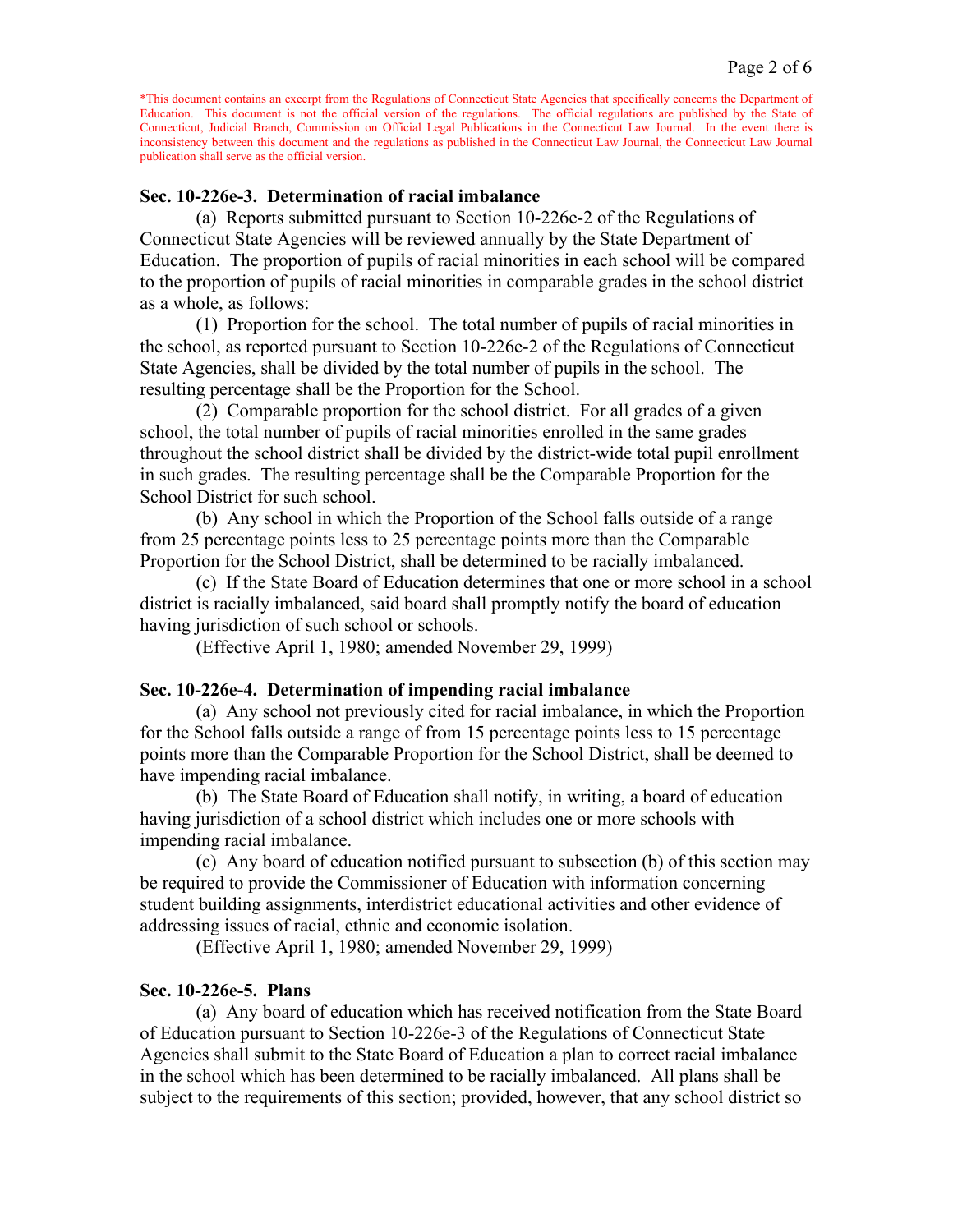notified, which has a minority student enrollment of fifty percent or more may, in lieu of filing a plan, demonstrate that such racially imbalanced school is a diverse school.

## (b) **Preparation of the plan.**

(1) Upon notification of a determination of racial imbalance, the board of education shall prepare a policy statement addressing racial imbalance in the school district.

(2) The board of education may, in writing, request technical assistance from the Commissioner of Education for the development of a plan. The Commissioner shall, within the limits of available resources, provide such assistance.

(3) The board of education shall conduct a public hearing on its plan prior to submission to the State Board of Education. Adequate notice of the time and place of such hearing shall be published and a complete record of such hearing shall be kept.

(4) A plan shall be submitted to the State Board of Education within 120 days following receipt of notification of a determination of racial imbalance, except that a school district may request an extension of time, not to exceed ninety days, if the number of students causing said imbalance in any school is fewer than five.

# (c) **Content of the plan.**

A plan shall include at least the following items:

(1) The board of education policy statement addressing racial imbalance in the school district;

(2) A description of the process the board of education undertook to prepare the plan;

(3) Presentation and analysis of relevant data, including (A) projections of the racial composition of the public schools in the school district for the subsequent five-year period under the proposed plan, (B) analysis of conditions that have caused or are contributing to racial imbalance in the school district, and (C) analysis of student achievement in the cited school as compared to other schools in the district;

(4) The proposed methods for eliminating racial imbalance and for preventing its recurrence in the school district. These methods may include voluntary interdistrict and intradistrict enrollment plans acceptable to the State Board of Education as an alternative to mandatory pupil reassignment, provided any such voluntary enrollment plan addresses methods which will be used to increase student achievement;

(5) Identification of proposed school construction and school closings, if any, and an explanation of any impact on the plan;

(6) Specific proposals for minimizing any disruptive effects of plan implementation;

(7) Provisions for monitoring plan implementation and evaluating plan effectiveness, including procedures for revising and updating the plan, if necessary.

(8) A timetable for completion of each step in the plan and for implementation of the plan as a whole;

(9) Demonstration that school district resources have been equitably allocated among all schools within the district; and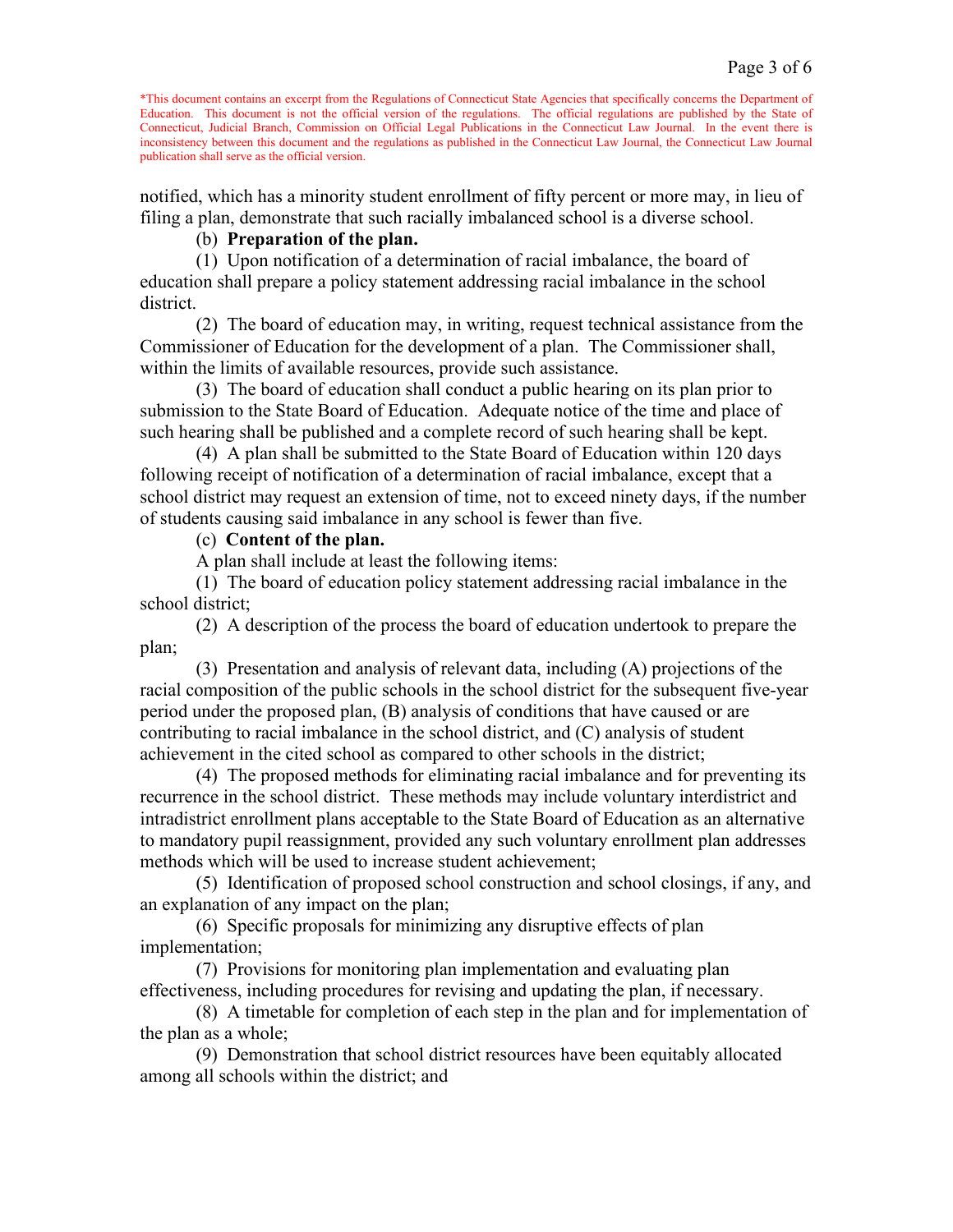(10) Demonstration that any disparity in student achievement levels among schools is being addressed and a description of the methods being used to decrease the disparity.

# (c) **Other plan requirements.**

(1) Any inconvenience caused by implementation of the plan shall not be borne disproportionately by any single racial minority nor disproportionately by racial minorities as a whole within the school district.

(2) Implementation of the plan shall not result in segregation within schools, or among or within programs. Any substantially disproportionate racial minority representation within school classes and programs shall (A) be justified solely on the basis of educational need and (B) occur less than a majority of the time during the school day with the exception of pupils enrolled in bilingual education.

(3) A plan shall not include reassignment of pupils whose dominant language is other than English and whose proficiency in English is limited if such reassignment is a denial of existing participation in a program of bilingual education.

(4) Upon submission of a plan, a board of education may request exceptions to one or more of the plan requirements pursuant to this section. The State Board of Education (A) may grant such exception when said board finds such exception shall otherwise contribute to the purposes of Sections 10-226a to 10-226e, inclusive, of the Connecticut General Statutes; and (B) shall grant such exception when the plan is in compliance with a final order of a court of competent jurisdiction or federal administrative agency order which addresses the requirements of Sections 10-226a to 10- 226e, inclusive, of the Connecticut General Statutes and which addresses the current condition of racial imbalance found in accordance with Section 10-226e-3 of the Regulations of the Connecticut State Agencies.

(Effective April 1, 1980; amended November 29, 1999)

# **Sec. 10-226e-6. Approval of plans**

(a) Upon receipt of a plan pursuant to Section 10-226e-5 of the Regulations of Connecticut State Agencies, the State Board of Education shall determine whether the plan complies with the requirements of said section and shall (1) approve, (2) conditionally approve, or (3) disapprove such plan, within 60 days.

(b) If the State Board of Education approves the plan, said Board shall promptly notify the board of education submitting the plan, which board shall implement the plan in accordance with the timetable indicated in such plan.

(c) If the State Board of Education conditionally approves the plan, said board shall promptly give written notice to the board of education submitting the plan. Such notice shall specify the portions of the plan requiring revision and the date for submission of such revisions. Those portions of the plan which do not require revision shall be implemented by the board of education in accordance with the timetable indicated in such plan.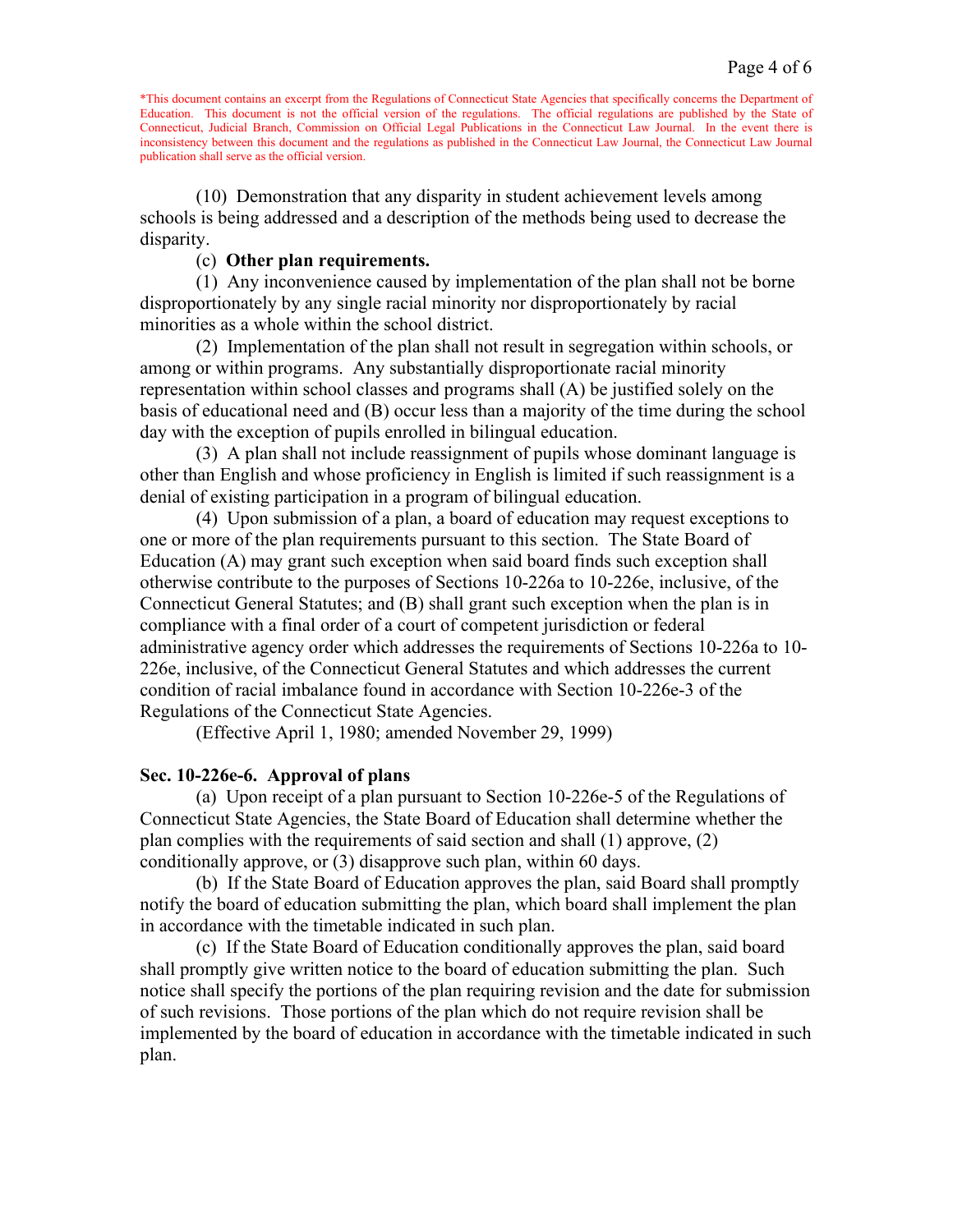(d) If the State Board of Education disapproves the plan, said board shall promptly notify the board of education submitting the plan. Such notice shall specify the reasons for disapproval and the date for resubmission of the plan.

(e) Upon receipt of a revised plan or portion thereof, the State Board of Education shall (1) approve, (2) conditionally approve, or (3) disapprove such revised plan or portion thereof in accordance with the provisions of subsections (b), (c), and (d) of this Section within 30 days following receipt of such revised plan or portion thereof.

(f) If a board of education submits a plan or a revision to such a plan which is not approved by the State Board of Education within one year of notification to the board of education of the existence of racial imbalance pursuant to Section 10-226e-3 of the Regulations of Connecticut State Agencies or a board of education fails to submit a plan or revision within the required time limits, the State Board of Education may undertake such other actions as may be authorized by law to cause the board of education to be in compliance with the provisions of Sections 10-226a to 10-226e, inclusive, of the Connecticut General Statutes and Sections 10-226e-1 to 10-226e-8 of the Regulations of Connecticut State Agencies.

(Effective April 1, 1980; amended November 29, 1999)

#### **Sec. 10-226e-7. Review of plan implementation**

(a) All approved and conditionally approved plans shall be subject to continuing review and evaluation by the State Board of Education. If the State Board of Education finds that the status of the plan is not in conformity with the timetable indicated in such plan, said board shall investigate the reasons for such discrepancy. If the State Board of Education finds that the board of education has failed to take substantial steps to implement the plan in accordance with the timetable therein, the State Board of Education shall notify the board of education of non-compliance with the provisions of Section 10-226a to 10-226e, inclusive, of the Connecticut General Statutes and Sections 10-226e-1 to 10-226e-8, inclusive, of the Regulations of Connecticut State Agencies and may undertake such other actions as may be authorized by law to cause the board of education to be in compliance.

(b) A board of education may submit proposed amendment to an approved or conditionally approved plan. Such proposed amendment shall not take effect until after review and approval by the State Board of Education. Such proposed amendment shall be accompanied by written materials documenting the reasons for the amendment.

(Effective April 1, 1980; amended November 29, 1999)

## **Sec. 10-226e-8. Review of the decision of the State Board of Education**

(a) Upon notification of disapproval of a plan, a board of education may file written notice with the Commissioner of Education requesting a review of such disapproval. Such request shall be submitted within 30 days following receipt of notification by the State Board of Education of such disapproval.

(b) Within 30 days following receipt of a request for review, a hearing shall be held in accordance with the provisions of Chapter 54 of the General Statutes.